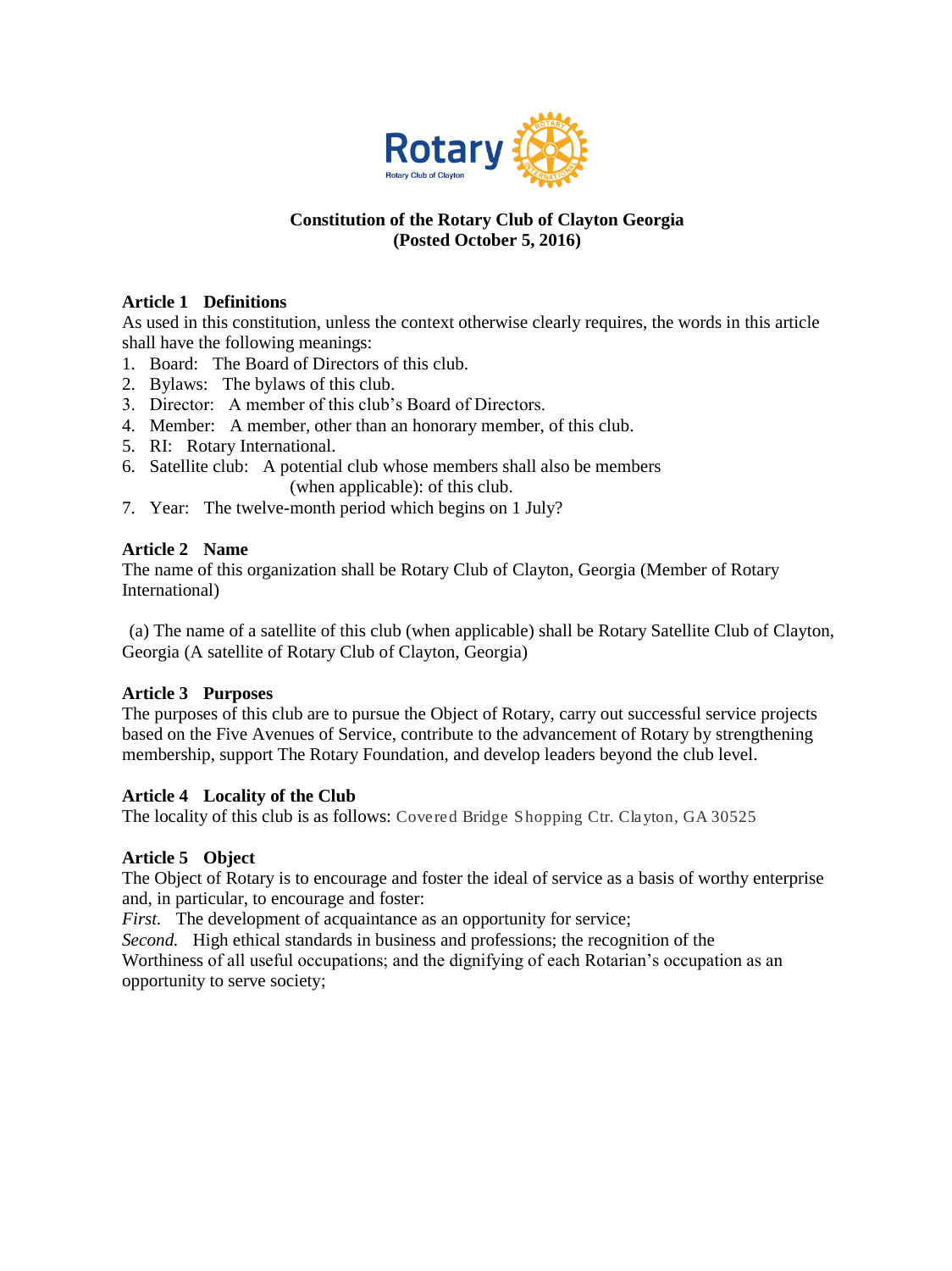*Third.* The application of the ideal of service in each Rotarian's personal, business, and community life;

*Fourth.* The advancement of international understanding, goodwill, and peace through a world fellowship of business and professional persons united in the ideal of service.

## **Article 6 Five Avenues of Service**

Rotary's Five Avenues of Service are the philosophical and practical framework for the work of this Rotary club.

1. Club Service, the First Avenue of Service, involves action a member should take within this club to help it function successfully.

2. Vocational Service, the second Avenue of Service, has the purpose of promoting high ethical standards in businesses and professions, recognizing the worthiness of all dignified occupations, and fostering the ideal of service in the pursuit of all vocations. The role of members includes conducting themselves and their businesses in accordance with Rotary's principles and lending their vocational skills to club-developed projects in order to address the issues and needs of society.

3. Community Service, the Third Avenue of Service, comprises varied efforts that members make, sometimes in conjunction with others, to improve the quality of life of those who live within this club's locality or municipality.

4. International Service, the Fourth Avenue of Service, comprises those activities that members do to advance international understanding, goodwill, and peace by fostering acquaintance with people of other countries, their cultures, customs, accomplishments, aspirations, and problems, through reading and correspondence and through cooperation in all club activities and projects designed to help people in other lands.

5. Youth Service, the Fifth Avenue of Service, recognizes the positive change implemented by youth and young adults through leadership development activities, involvement in community and international service projects, and exchange programs that enrich and foster world peace and cultural understanding.

### **Article 7 Exceptions to Provisions on Meetings and Attendance**

The bylaws may include rules or requirements not in accordance with article 8, section 1; article 12; and article 15, section 4, of this constitution. Such rules or requirements shall supersede the rules or requirements of these sections of this constitution; a club, however, must meet at least twice per month.

### **Article 8 Meetings**

**Section 1 —** *Regular Meetings. [See article 7 for exceptions to the provisions of this section.]*  (a) *Day and Time.* This club shall hold a regular meeting once each week on the day and at the time provided in the bylaws. Attendance may be in person, through an online meeting, or using an online connection for members whose attendance otherwise would be precluded. Alternatively, a club shall hold a meeting once each week or during the week(s) chosen in advance by posting an interactive activity on the club's website. The latter type of meeting shall be considered as held on the day that the interactive activity is to be posted on the website.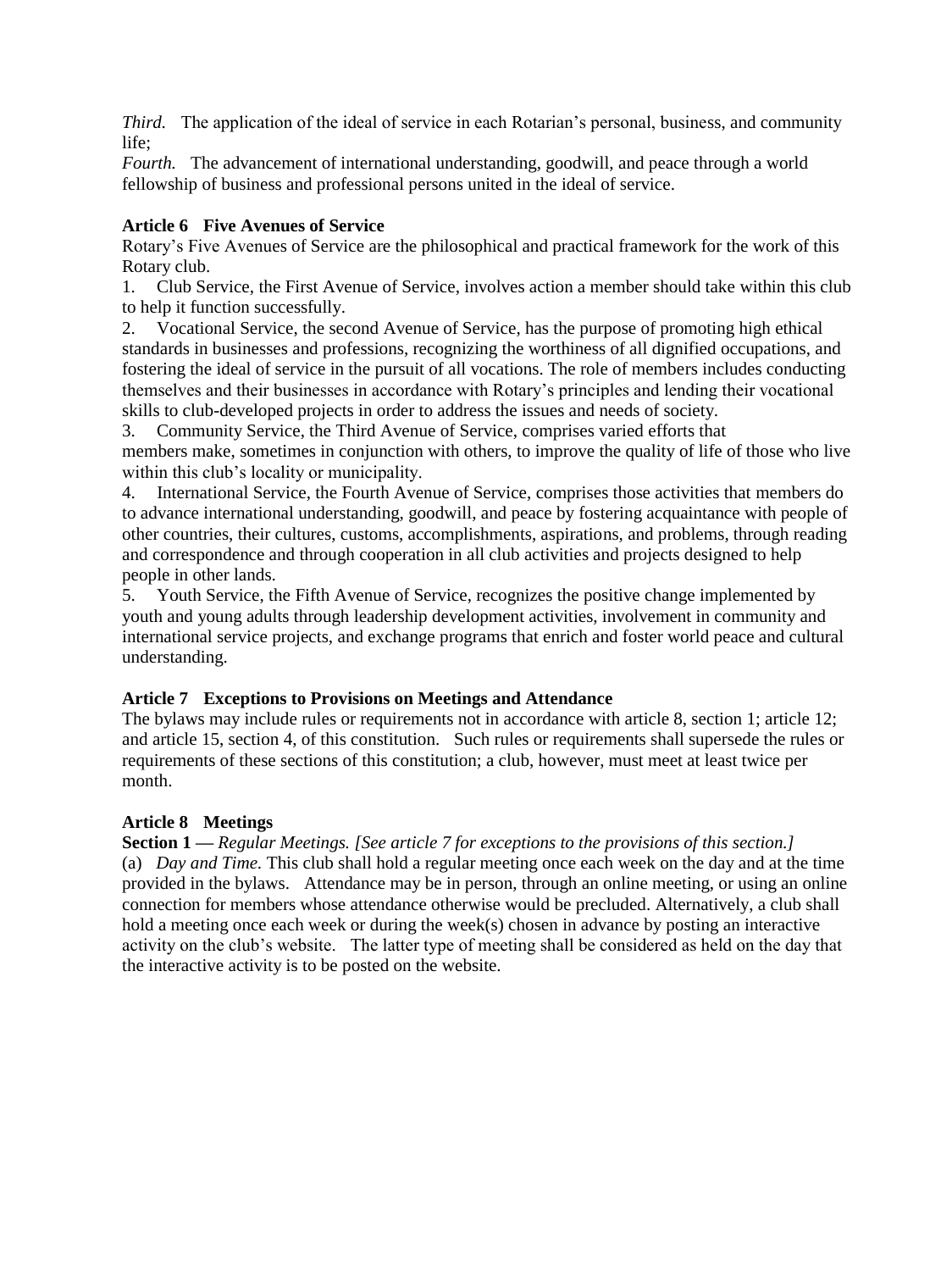(b) *Change of Meeting.* For good cause, the board may change a regular meeting to any day during the period commencing with the day following the preceding regular meeting and ending with the day preceding the next regular meeting, or to a different hour of the regular day, or to a different place.

(c) *Cancellation.* The board may cancel a regular meeting if it falls on a legal holiday, including a commonly recognized holiday, or during the week which includes a legal holiday, including a commonly recognized holiday, or in case of the death of a club member, or of an epidemic or of a disaster affecting the whole community, or of an armed conflict in the community which endangers the lives of the club members. The board may cancel not more than four regular meetings in a year for causes not otherwise specified herein provided that this club does not fail to meet for more than three consecutive meetings.

(d) *Satellite Club Meeting (When Applicable).* If provided in the bylaws, a satellite club shall hold regular weekly meetings at a place and at a time and day decided by its members. The day, time and place of the meeting may be changed in a similar way to that provided for the club's regular meetings in section 1(b) of this article. A satellite club meeting may be cancelled for any of the reasons enumerated in section 1(c) of this article. Voting procedures shall be as provided in the bylaws. **Section 2 —** *Annual Meeting.* 

(a) An annual meeting for the election of officers shall be held not later than 31 December as provided in the bylaws.

(b) A satellite club (when applicable) shall hold an annual meeting of its members before 31 December to elect officers for the general governance of the satellite club.

**Section 3** — *Board Meetings*. Written minutes should be provided for all board meetings. Such minutes should be available to all members within 60 days of said meeting.

### **Article 9 Exceptions to Provisions on Membership**

The bylaws may include rules or requirements not in accordance with Article 10, sections 2 and 4 - 8 of this constitution. Such rules or requirements shall supersede the rules or requirements of these sections of this constitution.

### **Article 10 Membership [See article 9 for exceptions to sections 2 and 4 - 8 of this article.]**

**Section 1 —** *General Qualifications.* This club shall be composed of adult persons who demonstrate good character, integrity, and leadership; possess good reputation within their business, profession, and/or community; and are willing to serve in their community and/or around the world.

**Section 2** — *Kinds*. This club shall have two kinds of membership, namely: active and honorary. **Section 3 —** *Active Membership.* A person possessing the qualifications set forth in article 5, section 2 of the RI constitution may be elected to active membership in this club.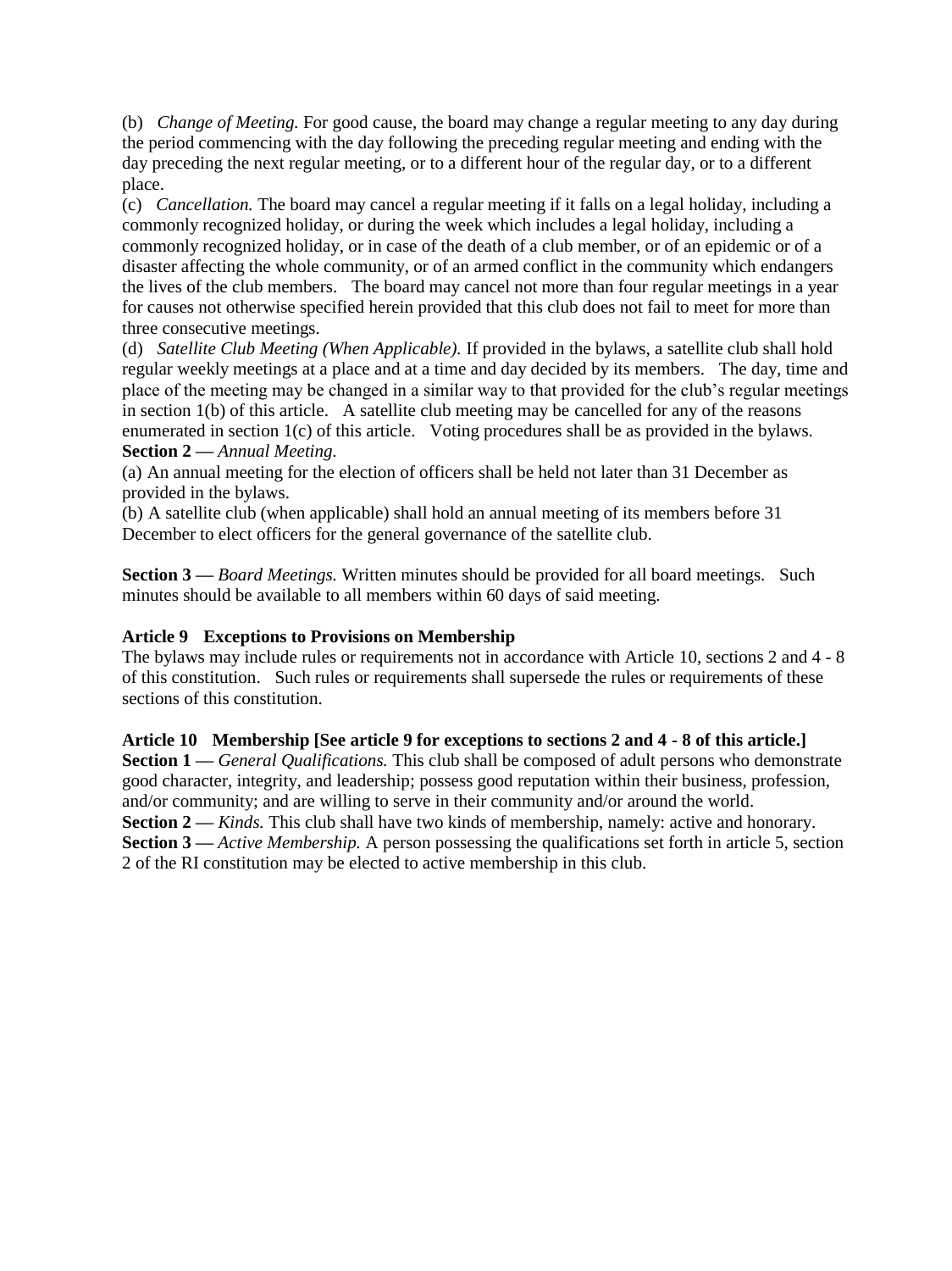**Section 4 —** *Satellite Club Membership.* Members of a satellite club shall also be members of the sponsor club until such time as the satellite club shall be admitted into membership of RI as a Rotary club.

**Section 5 —** *Dual Membership.* No person shall simultaneously hold active membership in this and another club other than a satellite of this club. No person shall simultaneously be a member and an honorary member in this club.

**Section 6 —** *Honorary Membership.* 

(a) *Eligibility for Honorary Membership.* Persons who have distinguished themselves by meritorious service in the furtherance of Rotary ideals and those persons considered friends of Rotary for their support of Rotary's cause may be elected to honorary membership in this club. The term of such membership shall be as determined by the board. Persons may hold honorary membership in more than one club.

(b) *Rights and Privileges.* Honorary members shall be exempt from the payment of dues, shall have no vote, and shall not be eligible to hold any office in this club. Such members shall not hold classifications, but shall be entitled to attend all meetings and enjoy all the other privileges of this club. No honorary member of this club is entitled to any rights and privileges in any other club, except for the right to visit other clubs without being the guest of a Rotarian.

**Section 7 —** *Holders of Public Office.* Persons elected or appointed to public office for a specified time shall not be eligible to active membership in this club under the classification of such office. This restriction shall not apply to persons holding positions or offices in schools, colleges, or other institutions of learning or to persons who are elected or appointed to the judiciary. Members who are elected or appointed to public office for a specified period may continue as such members in their existing classifications during the period in which they hold such office.

**Section 8 —** *Rotary International Employment.* This club may retain in its membership any member employed by RI.

# **Article 11 Classifications**

### **Section 1 —** *General Provisions.*

(a) *Principal Activity.* Each member shall be classified in accordance with the member's business, profession, or type of community service. The classification shall be that which describes the principal and recognized activity of the firm, company, or institution with which the member is connected or that which describes the member's principal and recognized business or professional activity or that which describes the nature of the member's community service activity.

(b) *Correction or Adjustment.* If the circumstances warrant, the board may correct or adjust the classification of any member. Notice of a proposed correction or adjustment shall be provided to the member and the member shall be allowed a hearing thereon.

**Section 2 —** *Limitations.* This club shall not elect a person to active membership from a classification if the club already has five or more members from that classification, unless the club has more than 50 members, in which case, the club may elect a person to active membership in a classification so long as it will not result in the classification making up more than 10 percent of the club's active membership. Members who are retired shall not be included in the total number of members in a classification. The classification of a transferring or former member of a club, or a Rotaractor or Rotary alumnus as defined by the board of directors of RI, shall not preclude election to active membership even if the election results in club membership temporarily exceeding the above limitations. If a member changes classification, the club may continue the member's membership under the new classification notwithstanding these limitations.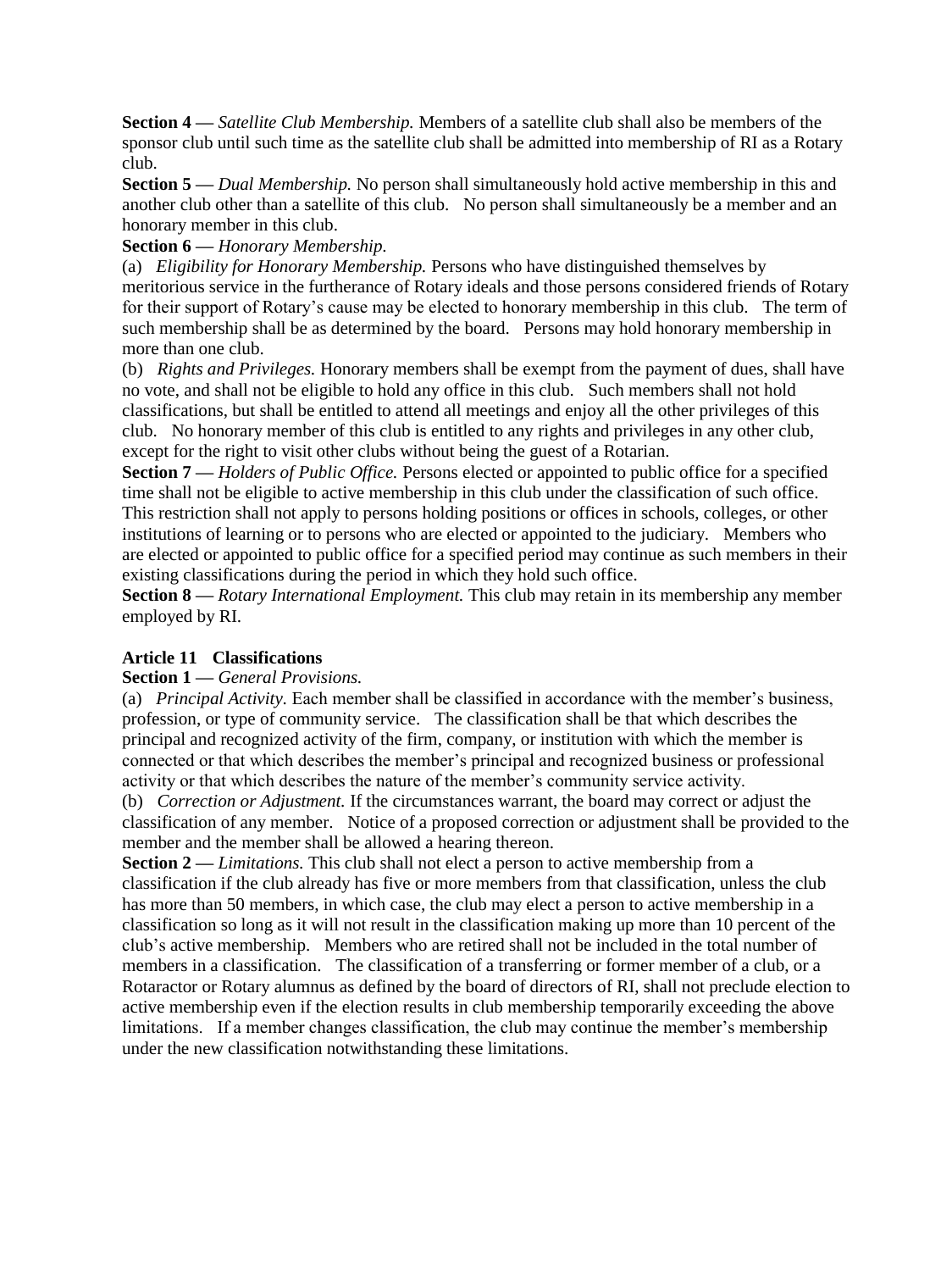## **Article 12 Attendance [See article 7 for exceptions to the provisions of this article.]**

**Section 1 —** *General Provisions.* Each member should attend this club's regular meetings, or satellite club's regular meetings if provided in the bylaws, and engage in this club's service projects, other events and activities. A member shall be counted as attending a regular meeting if the member is present in person or using an online connection for at least 60 percent of the meeting, or is present and is called away unexpectedly and subsequently produces evidence to the satisfaction of the board that such action was reasonable, or participates in the regular meeting posted on the club's website within one week following its posting, or makes up for an absence in any of the following ways:

(a) *14 Days Before or After the Meeting.* If, within fourteen (14) days before or after the regular time for that meeting, the member

(1) attends at least 60 percent of the regular meeting of another club, of a satellite club meeting of another club, or of a provisional club; or

(2) attends a regular meeting of a Rotaract or Interact club, Rotary Community Corps, or Rotary Fellowship or of a provisional Rotaract or Interact club, Rotary Community Corps, or Rotary Fellowship; or

(3) attends a convention of RI, a council on legislation, an international assembly, a Rotary institute for past and present officers of RI, a Rotary institute for past, present, and incoming officers of RI, or any other meeting convened with the approval of the board of directors of RI or the president of RI acting on behalf of the board of directors of RI, a Rotary multi-zone conference, a meeting of a committee of RI, a Rotary district conference, a Rotary district training assembly, any district meeting held by direction of the board of directors of RI, any district committee meeting held by direction of the district governor, or a regularly announced intercity meeting of Rotary clubs; or

(4) is present at the usual time and place of a regular meeting or satellite club meeting of another club for the purpose of attending such meeting, but that club is not meeting at that time or place; or (5) attends and participates in a club service project or a club-sponsored community event or meeting authorized by the board; or

(6) attends a board meeting or, if authorized by the board, a meeting of a service committee to which the member is assigned; or

(7) participates through a club website in an interactive activity requiring an average of 30 minutes of participation.

When a member is outside the member's country of residence for more than fourteen (14) days, the time restriction shall not be imposed so that the member may attend regular meetings or satellite club meetings in another country at any time during the travel period, and each such attendance shall count as a valid make-up for any regular meeting missed during the member's time abroad.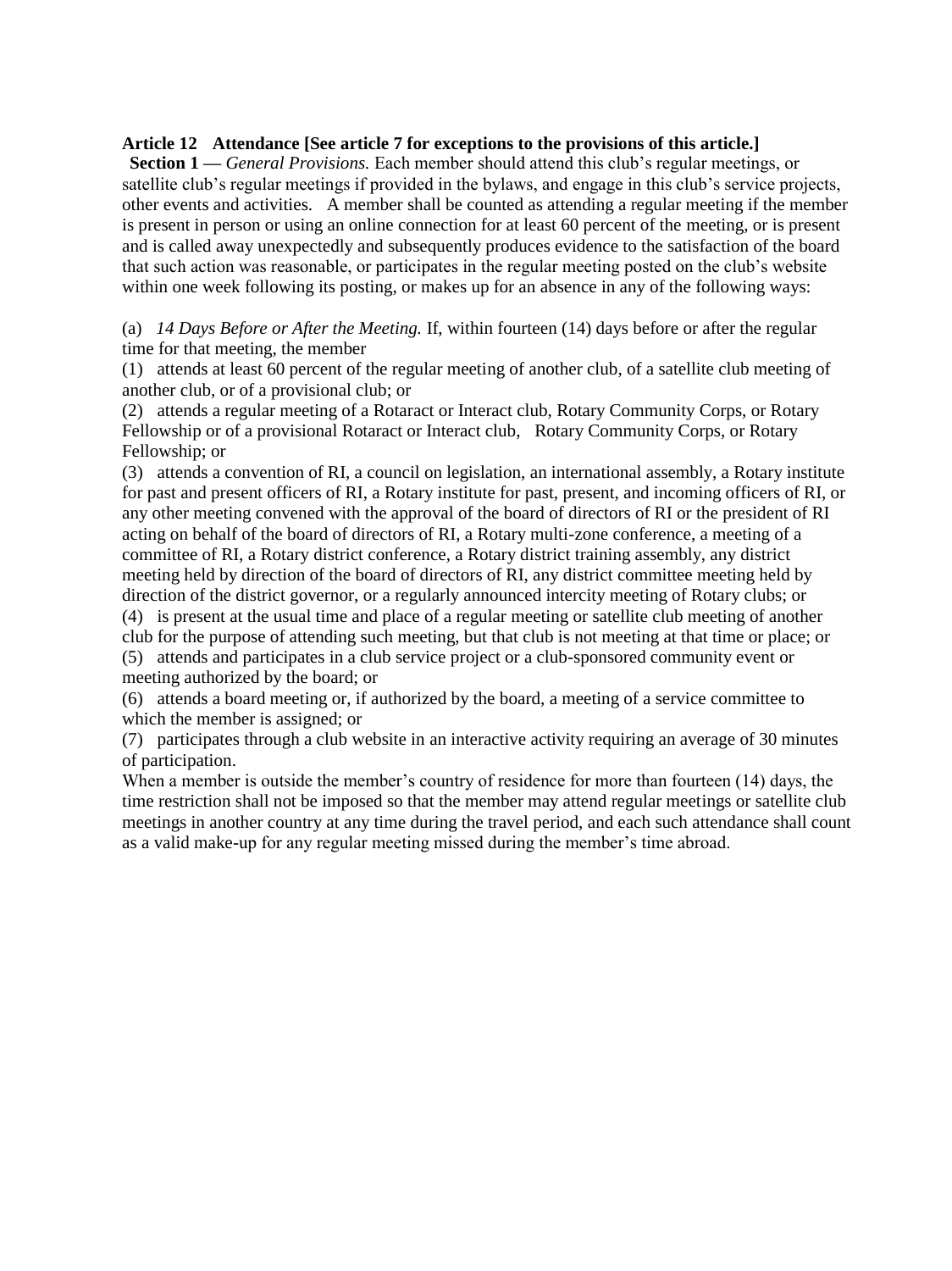(b) *At the Time of the Meeting.* If, at the time of the meeting, the member is

(1) traveling with reasonable directness to or from one of the meetings specified in sub-subsection (a)(3) of this section; or

- (2) serving as an officer or member of a committee of RI, or a trustee of The Rotary Foundation; or
- (3) serving as the special representative of the district governor in the formation of a new club; or
- (4) on Rotary business in the employ of RI; or

(5) directly and actively engaged in a district-sponsored or RI- or Rotary Foundation-sponsored service project in a remote area where making up attendance is impossible; or

(6) engaged in Rotary business duly authorized by the board which precludes attendance at the meeting.

**Section 2 —** *Extended Absence on Outposted Assignment.* If a member will be working on an outposted assignment for an extended period of time, attendance at the meetings of a designated club at the site of the assignment will replace attendance at the regular meetings of the member's club, provided there is a mutual agreement between the two clubs.

**Section 3 —** *Excused Absences.* A member's absence shall be excused if

(a) the absence complies with the conditions and under circumstances approved by the board. The board may excuse a member's absence for reasons which it considers to be good and sufficient. Such excused absences shall not extend for longer than twelve months. However, if the leave is for a medical reason or after the birth, the adoption, or foster care of a child that extends for more than twelve months such leave may be renewed by the board for a period of time beyond the original twelve months.

(b) the aggregate of the member's years of age and years of membership in one or more clubs is 85 years or more, the member has been a member of one or more clubs for at least 20 years, and the member has notified the club secretary in writing of the member's desire to be excused from attendance and the board has approved.

**Section 4 —** *RI Officers' Absences.* A member's absence shall be excused if the member is a current officer of RI or a Rotarian partner of a current officer of RI.

**Section 5 —** *Attendance Records.* When a member whose absences are excused under the provision of subsection 3(a) of this article fails to attend a club meeting, the member and the member's absence shall not be included in the attendance records. In the event that a member whose absences are excused under the provisions of subsection 3(b) or section 4 of this article attends a club meeting, the member and the member's attendance shall be included in the membership and attendance figures used to compute this club's attendance.

# **Article 13 Directors and Officers and Committees**

**Section 1 —** *Governing Body.* The governing body of this club shall be the board constituted as the bylaws may provide.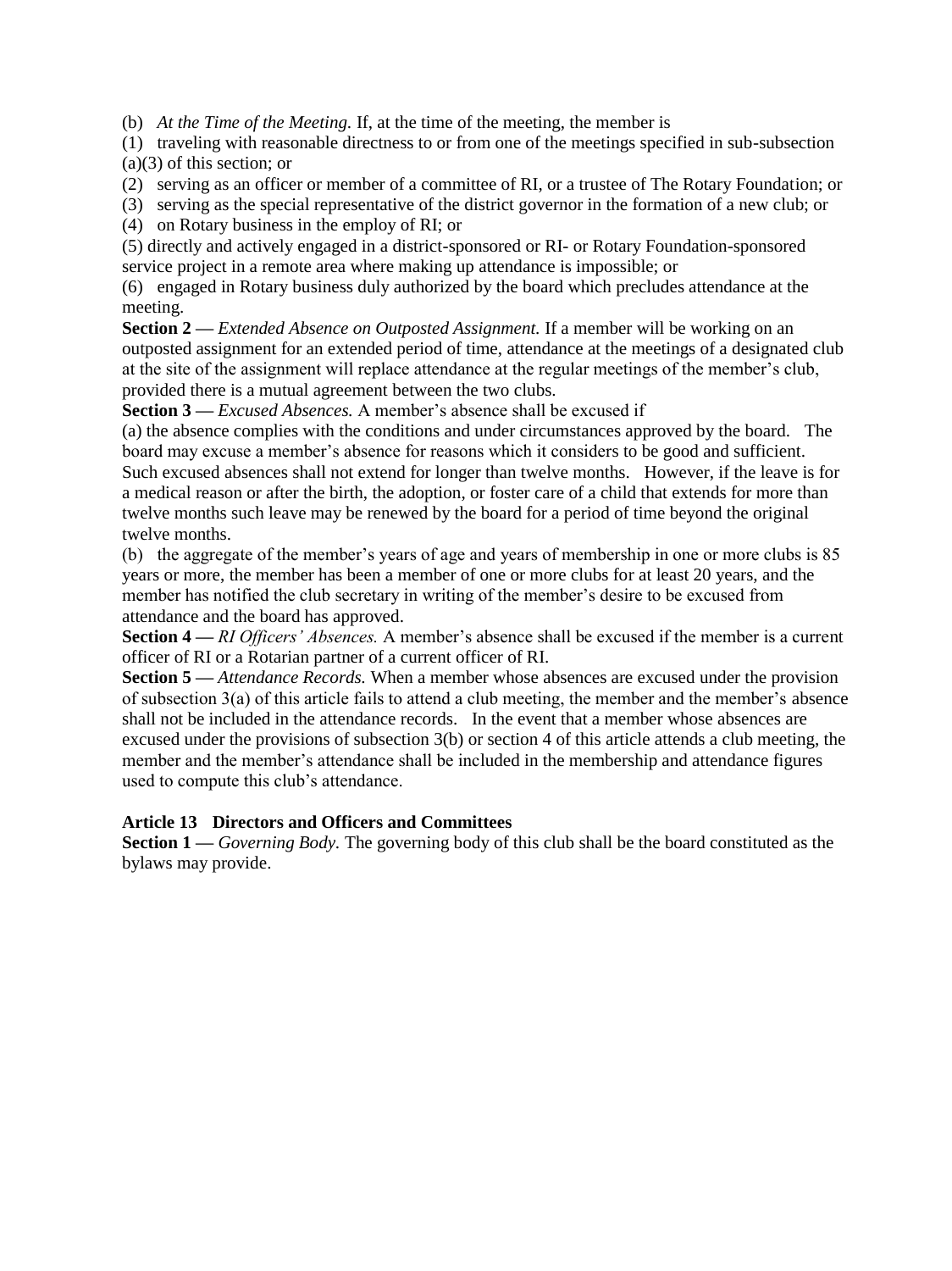**Section 2** — *Authority*. The board shall have general control over all officers and committees and, for good cause, may declare any office vacant.

**Section 3** — *Board Action Final*. The decision of the board in all club matters is final, subject only to an appeal to the club. However, as to a decision to terminate membership, a member, pursuant to article 15, section 6, may appeal to the club, request mediation, or request arbitration. If appealed, a decision of the board shall be reversed only by a two-thirds vote of the members present, at a regular meeting specified by the board, provided a quorum is present and notice of the appeal has been given by the secretary to each member at least five (5) days prior to the meeting. If an appeal is taken, the action taken by the club shall be final.

**Section 4 —** *Officers.* The club officers shall be a president, the immediate past president, a president-elect, a secretary, and a treasurer, and may include one or more vice-presidents, all of whom shall be members of the board. The club officers shall also include a sergeant-at-arms, who may be a member of the board as the bylaws shall provide. Club officers shall regularly attend satellite club meetings.

#### **Section 5 —** *Election of Officers.*

(a) *Terms of Officers other than President.* Each officer shall be elected as provided in the bylaws. Except for the president, each officer shall take office on 1 July immediately following election and shall serve for the term of office or until a successor has been duly elected and qualified.

(b) *Term of President.* The president shall be elected as provided in the bylaws, not more than two (2) years but not less than eighteen (18) months prior to the day of taking office and shall serve as president-nominee upon election. The nominee shall take the title of president-elect on 1 July in the year prior to taking office as president. The president shall take office on 1 July and shall serve a period of one (1) year or until a successor has been duly elected and qualified.

(c) *Qualifications.* Each officer and director shall be a member in good standing of this club. A candidate for the office of president shall have served as a member of this club for at least one year prior to being nominated for such office, except where service for less than a full year may be determined by the district governor to satisfy the intent of this requirement. The president-elect shall attend the district presidents-elect training seminar and the district training assembly unless excused by the governor-elect. If so excused, the president-elect shall send a designated club representative who shall report back to the president-elect. If the president-elect does not attend the presidentselect training seminar and the district training assembly and has not been excused by the governorelect or, if so excused, does not send a designated club representative to such meetings, the presidentelect shall not be able to serve as club president. In such event, the current president shall continue to serve until a successor who has attended a presidents-elect training seminar and district training assembly or training deemed sufficient by the governor-elect has been duly elected.

**Section 6 —** *Governance of a Satellite Club of This Club (When Applicable).* A satellite club shall be located in the same locality as this club or in the surrounding area.

(a) *Satellite Club Oversight.* This club shall provide such general oversight and support of a satellite club as is deemed appropriate by the board.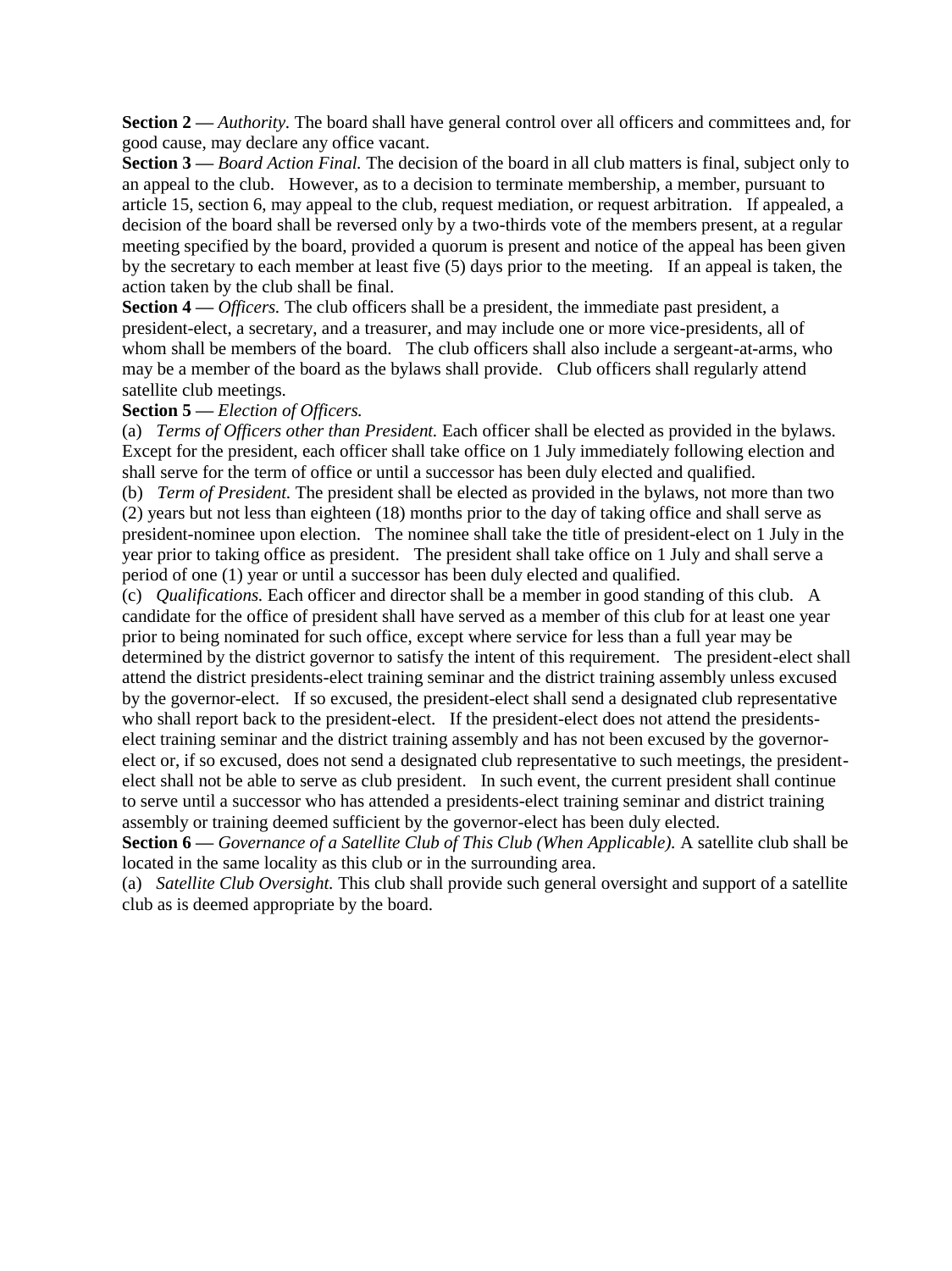(b) *Satellite Club Board.* For the day-to-day governance of a satellite club, it shall have its own annually elected board drawn from its members and comprising the officers of the satellite club and four to six other members as the bylaws shall provide. The highest officer of the satellite club shall be the chair and other officers shall be the immediate past chair, the chair-elect, the secretary and the treasurer. The satellite board shall be responsible for the day-to-day organization and management of the satellite club and its activities in accordance with Rotary rules, requirements, policies, aims and objectives under the guidance of this club. It shall have no authority within, or over, this club. (c) *Satellite Club Reporting Procedure.* A satellite club shall, annually, submit to the president and board of this club a report on its membership, its activities and programs, accompanied by a financial

statement and audited accounts, for inclusion in this club's reports for its annual general meeting and such other reports as may, from time to time, be required by this club.

**Section 7 —** *Committees.* This club should have the following committees:

• Club Administration • Membership • Public Image • Rotary Foundation • Service Projects Additional committees may be appointed as needed.

## **Article 14 Dues**

Every member shall pay annual dues as prescribed in the bylaws.

## **Article 15 Duration of Membership**

**Section 1 —** *Period.* Membership shall continue during the existence of this club unless terminated as hereinafter provided.

### **Section 2 —** *Automatic Termination.*

(a) *Membership Qualifications.* Membership shall automatically terminate when a member no longer meets the membership qualifications, except that

(1) the board may grant a member moving from the locality of this club or the surrounding area a special leave of absence not to exceed one (1) year to enable the member to visit and become known to a Rotary club in the new community if the member continues to meet all conditions of club membership;

(2) the board may allow a member moving from the locality of this club or the surrounding area to retain membership if the member continues to meet all conditions of club membership.

(b) *How to Rejoin.* When the membership of a member has terminated as provided in subsection (a) of this section, such person, provided such person's membership was in good standing at the time of termination, may make new application for membership, under the same or another classification.

(c) *Termination of Honorary Membership.* Honorary membership shall automatically terminate at the end of the term for such membership as determined by the board. However, the board may extend an honorary membership for an additional period. The board may revoke an honorary membership at any time.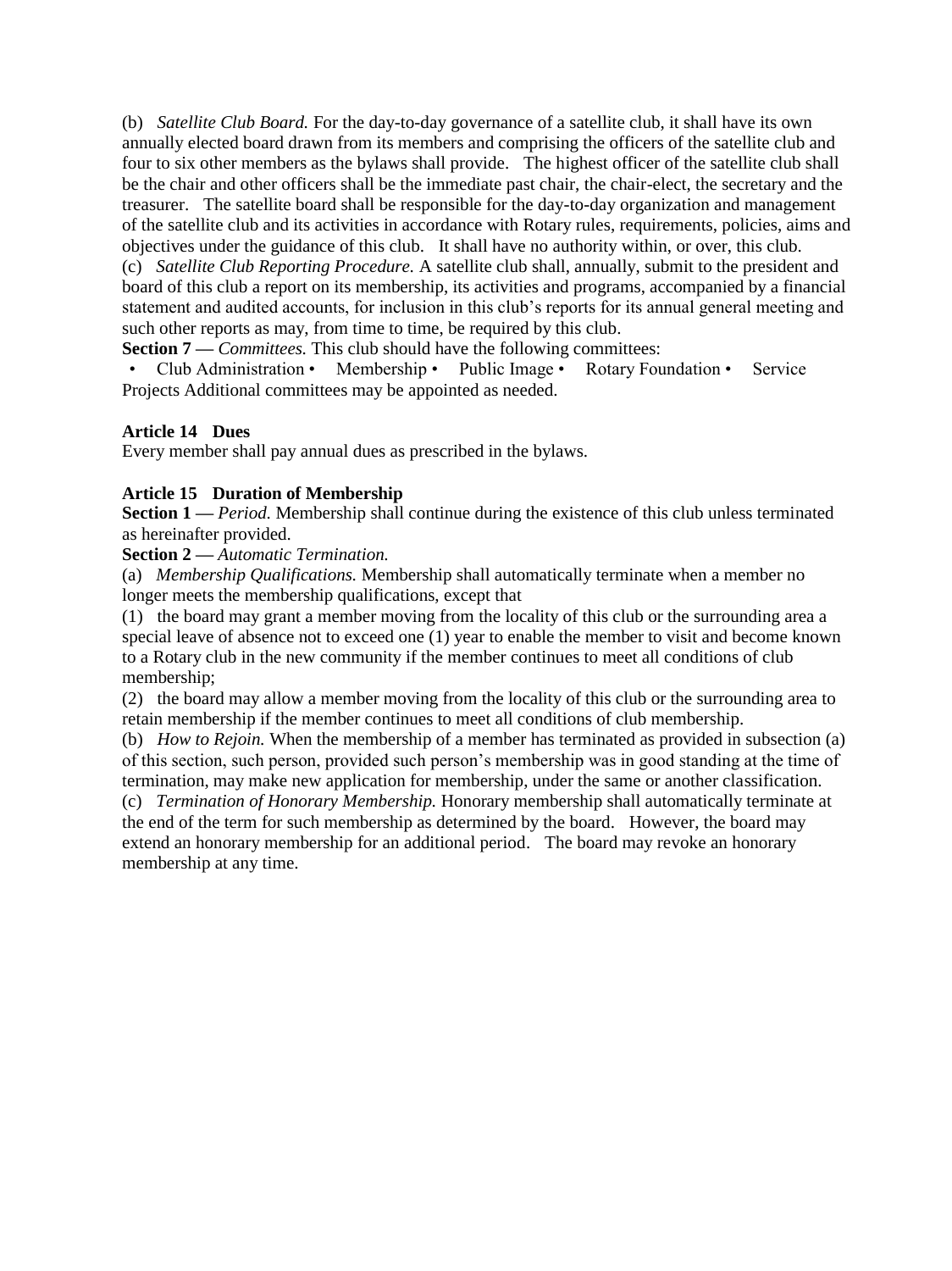## **Section 3 —** *Termination Non-payment of Dues.*

(a) *Process.* Any member failing to pay dues within thirty (30) days after the prescribed time shall be notified in writing by the secretary at the member's last known address. If the dues are not paid on or before ten (10) days of the date of notification, membership may terminate, subject to the discretion of the board.

(b) *Reinstatement.* The board may reinstate the former member to membership upon the former member's petition and payment of all indebtedness to this club. However, no former member may be reinstated to active membership if the former member's classification is in conflict with article 11, section 2.

### **Section 4 —** *Termination Non-attendance. [See article 7 for exceptions to the provisions of this section.]*

(a) *Attendance Percentages.* A member must

(1) attend or make up at least 50 percent of club regular meetings or satellite club meetings, or engage in club projects, other events and activities for at least 12 hours in each half of the year, or a proportionate combination of both;

(2) attend at least 30 percent of this club's regular meetings or satellite club meetings, or engage in club projects, other events and activities in each half of the year (assistant governors, as defined by the board of directors of RI, shall be excused from this requirement).

If a member fails to attend as required, the member's membership may be subject to termination unless the board consents to such non-attendance for good cause.

(b) *Consecutive Absences.* Unless otherwise excused by the board for good and sufficient reason or pursuant to article 12, sections 3 or 4, each member who fails to attend or make up four consecutive regular meetings shall be informed by the board that the member's non-attendance may be considered a request to terminate membership in this club. Thereafter, the board, by a majority vote, may terminate the member's membership.

**Section 5 —** *Termination Other Causes.*

(a) *Good Cause.* The board may terminate the membership of any member who ceases to have the qualifications for membership in this club or for any good cause by a vote of not less than two-thirds of the board members present and voting, at a meeting called for that purpose. The guiding principles for this meeting shall be article 10, section 1; The Four-Way Test; and the high ethical standards that one should hold as a Rotary club member.

(b) *Notice.* Prior to taking any action under subsection (a) of this section, the member shall be given at least ten (10) days' written notice of such pending action and an opportunity to submit a written answer to the board. The member shall have the right to appear before the board to state the member's case. Notice shall be by personal delivery or by registered letter to the member's last known address.

(c) *Filling Classification.* When the board has terminated the membership of a member as provided for in this section, this club shall not elect a new member under the former member's classification until the time for hearing any appeal has expired and the decision of this club or of the arbitrators has been announced. However, this provision shall not apply if, by election of a new member, the number of members under the said classification would remain within provided limitations even if the board's decision regarding termination is reversed.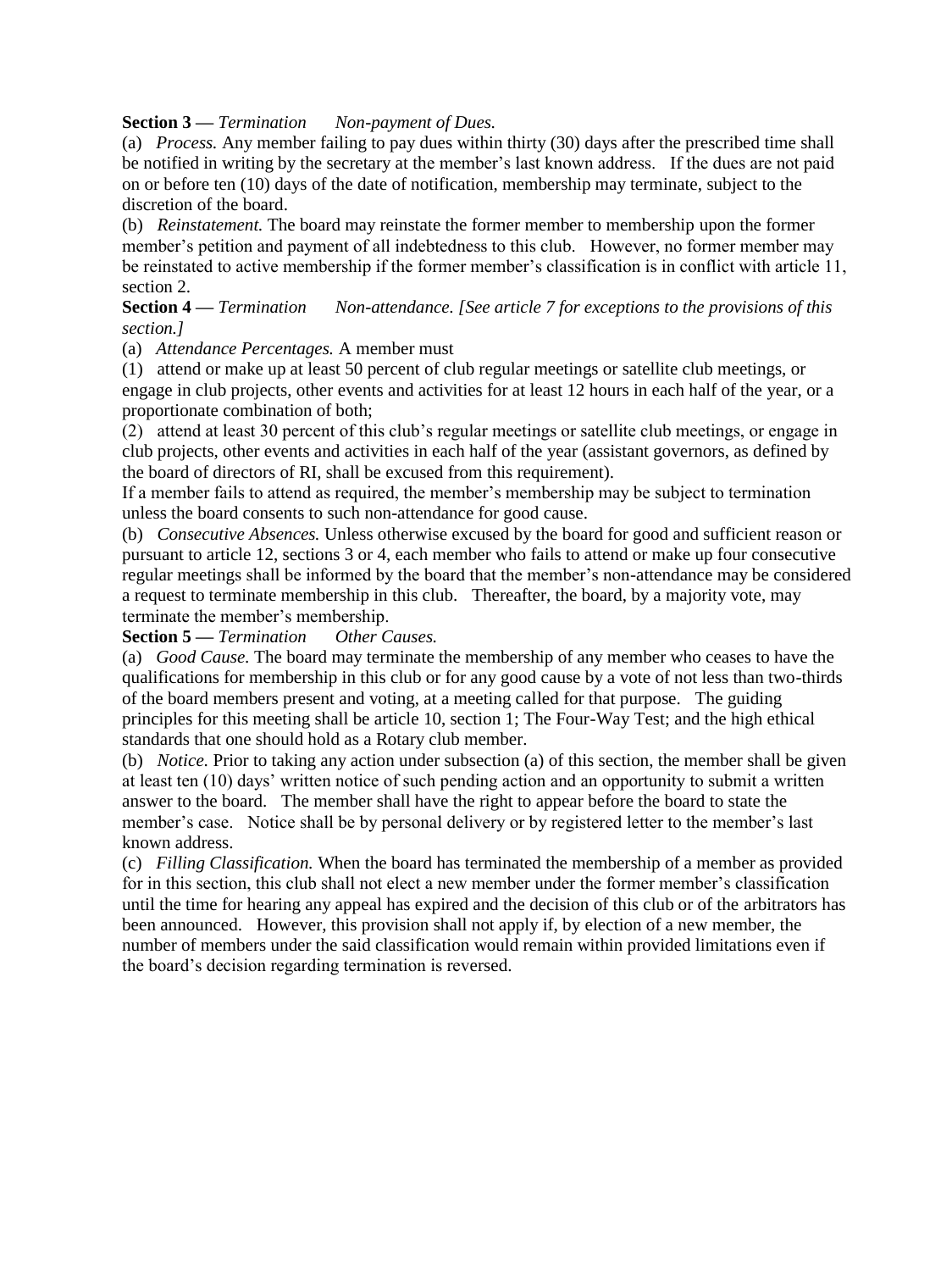### **Section 6 —** *Right to Appeal, Mediate or Arbitrate Termination.*

(a) *Notice.* Within seven (7) days after the date of the board's decision to terminate or suspend membership, the secretary shall give written notice of the decision to the member. Within fourteen (14) days after the date of the notice, the member may give written notice to the secretary of the intention to appeal to the club, request mediation, or to arbitrate as provided in article 19.

(b) *Date for Hearing of Appeal.* In the event of an appeal, the board shall set a date for the hearing of the appeal at a regular club meeting to be held within twenty-one (21) days after receipt of the notice of appeal. At least five (5) days' written notice of the meeting and its special business shall be given to every member. Only members shall be present when the appeal is heard.

(c) *Mediation or Arbitration.* The procedure utilized for mediation or arbitration shall be as provided in article 19.

(d) *Appeal.* If an appeal is taken, the action of the club shall be final and binding on all parties and shall not be subject to arbitration.

(e) *Decision of Arbitrators or Umpire.* If arbitration is requested, the decision reached by the arbitrators or, if they disagree, by the umpire shall be final and binding on all parties and shall not be subject to appeal.

(f) *Unsuccessful Mediation.* If mediation is requested but is unsuccessful, the member may appeal to the club or arbitrate as provided in subsection (a) of this section.

**Section 7** — *Board Action Final.* Board action shall be final if no appeal to this club is taken and no arbitration is requested.

**Section 8 —** *Resignation.* The resignation of any member from this club shall be in writing, addressed to the president or secretary. The resignation shall be accepted by the board if the member has no indebtedness to this club.

**Section 9 —** *Forfeiture of Property Interest.* Any person whose club membership has been terminated in any manner shall forfeit all interest in any funds or other property belonging to this club if, under local laws, the member may have acquired any right to them upon joining the club.

**Section 10 —** *Temporary Suspension.* Notwithstanding any provision of this constitution, if in the opinion of the board

(a) credible accusations have been made that a member has refused or neglected to comply with this constitution, or has been guilty of conduct unbecoming a member or prejudicial to the interests of the club; and

- (b) those accusations, if proved, constitute good cause for terminating the membership of the member; and
- (c) it is desirable that no action should be taken in respect of the membership of the

member pending the outcome of a matter or an event that the board considers

should properly occur before such action is taken by the board; and

(d) that in the best interests of the club and without any vote being taken as to his or

her membership, the member's membership should be temporarily suspended and the member should be excluded from attendance at meetings and other activities of this club and from any office or position the member holds within the club;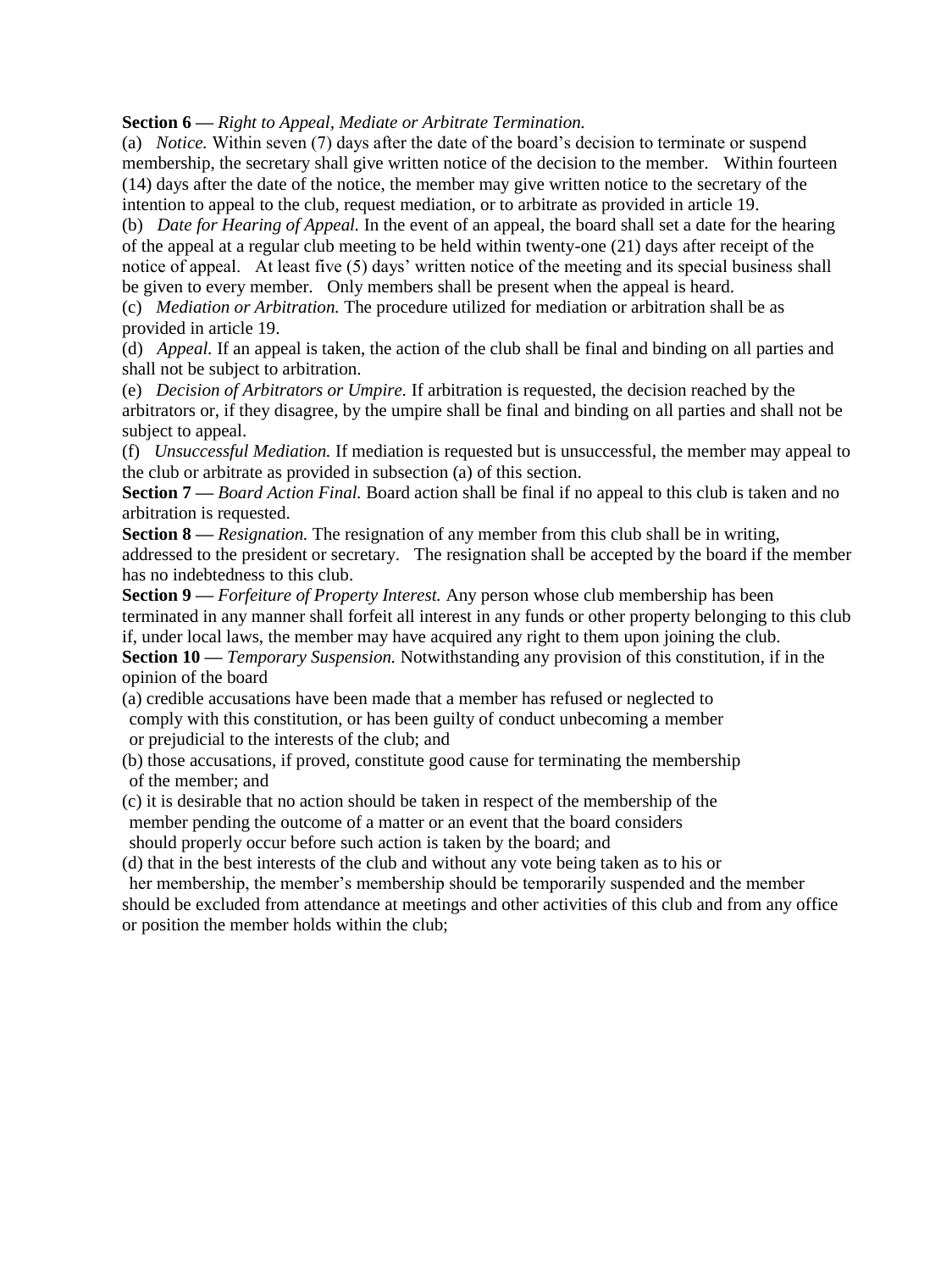the board may, by a vote of not less than two-thirds of the board, temporarily suspend the member as aforesaid for a reasonable period of time not to exceed 90 days and on such further conditions as the board determines. A suspended member may appeal or refer to mediation or arbitration the suspension as provided in article 15, section 6. During the suspension, the member shall be excused from fulfilling attendance responsibilities. Prior to the expiration of the suspension period, the board must either proceed to terminate the membership of the suspended Rotarian or reinstate the suspended Rotarian to full regular status.

# **Article 16 Community, National, and International Affairs**

**Section 1 —** *Proper Subjects.* The merits of any public question involving the general welfare of the community, the nation, and the world are of concern to the members of this club and shall be proper subjects of fair and informed study and discussion at a club meeting for the enlightenment of its members in forming their individual opinions. However, this club shall not express an opinion on any pending controversial public measure.

**Section 2** — *No Endorsements*. This club shall not endorse or recommend any candidate for public office and shall not discuss at any club meeting the merits or demerits of any such candidate. **Section 3 —** *Non-Political.* 

(a) *Resolutions and Opinions.* This club shall neither adopt nor circulate resolutions or opinions, and shall not take action dealing with world affairs or international policies of a political nature.

(b) *Appeals.* This club shall not direct appeals to clubs, peoples, or governments, or circulate letters, speeches, or proposed plans for the solution of specific international problems of a political nature. **Section 4 —** *Recognizing Rotary's Beginning.* The week of the anniversary of Rotary's founding (23 February) shall be known as World Understanding and Peace Week. During this week, this club will celebrate Rotary service, reflect upon past achievements, and focus on programs of peace, understanding, and goodwill in the community and throughout the world.

# **Article 17 Rotary Magazines**

**Section 1** — *Mandatory Subscription*. Unless, in accordance with the bylaws of RI, this club is excused by the board of directors of RI from complying with the provisions of this article, each member shall, for the duration of membership, subscribe to the official magazine or to the magazine approved and prescribed for this club by the board of directors of RI. Two Rotarians residing at the same address have the option to subscribe jointly to the official magazine or the Rotary magazine approved and prescribed by the board for their club or clubs. The subscription shall be paid on such dates as established by the board for the payment of per capita dues for the duration of membership in this club.

**Section 2** — *Subscription Collection*. The subscription shall be collected by this club from each member in advance and remitted to the Secretariat of RI or to the office of such regional publications as may be determined by the board of directors of RI.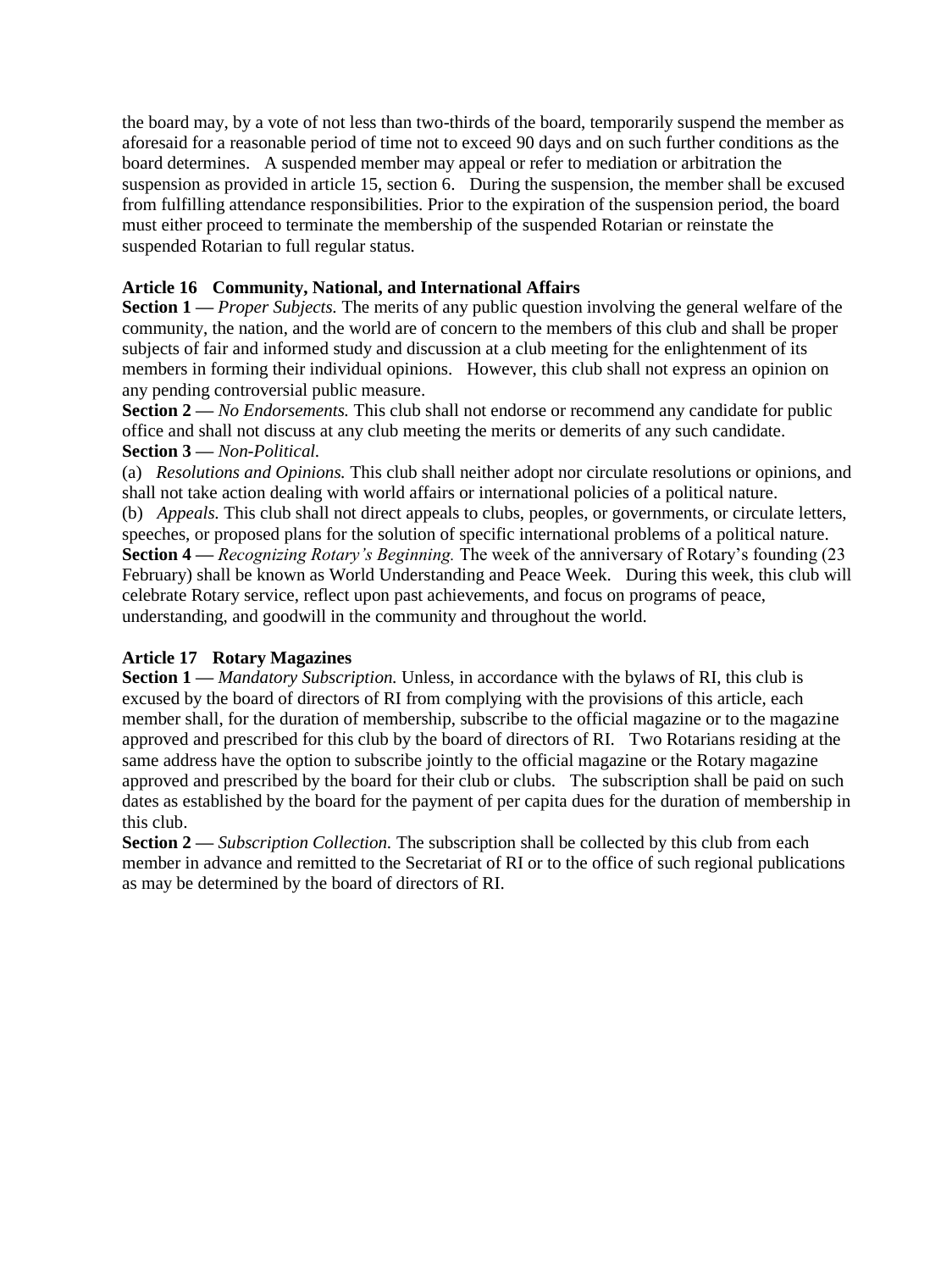# **Article 18 Acceptance of Object and Compliance with Constitution and Bylaws**

By payment of dues, a member accepts the principles of Rotary as expressed in its object and submits to and agrees to comply with and be bound by the constitution and bylaws of this club, and on these conditions alone is entitled to the privileges of this club. Each member shall be subject to the terms of the constitution and bylaws regardless of whether such member has received copies of them.

# **Article 19 Arbitration and Mediation**

**Section 1** — *Disputes*. Should any dispute, other than as to a decision of the board, arise between any current or former member(s) and this club, any club officer or the board, on any account whatsoever which cannot be settled under the procedure already provided for such purpose, the dispute shall, upon a request to the secretary by any of the disputants, either be resolved by mediation or settled by arbitration.

**Section 2 —** *Date for Mediation or Arbitration.* In the event of mediation or arbitration, the board shall set a date for the mediation or arbitration, in consultation with disputants, to be held within twenty-one (21) days after receipt of the request for mediation or arbitration.

**Section 3 —** *Mediation.* The procedure for such mediation shall be that recognized by an appropriate authority with national or state jurisdiction or be that recommended by a competent professional body whose recognized expertise covers alternative dispute resolution or be that recommended by way of documented guidelines determined by the board of RI or the trustees of The Rotary Foundation. Only a member of a Rotary club may be appointed as mediator(s). The club may request the district governor or the governor's representative to appoint a mediator who is a member of a Rotary club and who has appropriate mediation skills and experience.

(a) *Mediation Outcomes.* The outcomes or decisions agreed between the parties as a result of mediation shall be recorded and copies held by each party, the mediator(s) and one copy given to the board and to be held by the secretary. A summary statement of outcomes acceptable to the parties involved shall be prepared for the information of the club. Either party, through the president or secretary, may call for further mediation if either party has retracted significantly from the mediated position.

(b) *Unsuccessful Mediation.* If mediation is requested but is unsuccessful, any disputant may request arbitration as provided in section 1 of this article.

**Section 4** — *Arbitration*. In the event of a request for arbitration, each party shall appoint an arbitrator and the arbitrators shall appoint an umpire. Only a member of a Rotary club may be appointed as umpire or as arbitrator.

**Section 5 —** *Decision of Arbitrators or Umpire.* If arbitration is requested, the decision reached by the arbitrators or, if they disagree, by the umpire shall be final and binding on all parties and shall not be subject to appeal.

# **Article 20 Bylaws**

This club shall adopt bylaws not inconsistent with the constitution and bylaws of RI, with the rules of procedure for an administrative territorial unit where established by RI, and with this constitution, embodying additional provisions for the government of this club. Such bylaws may be amended from time to time as therein provided.